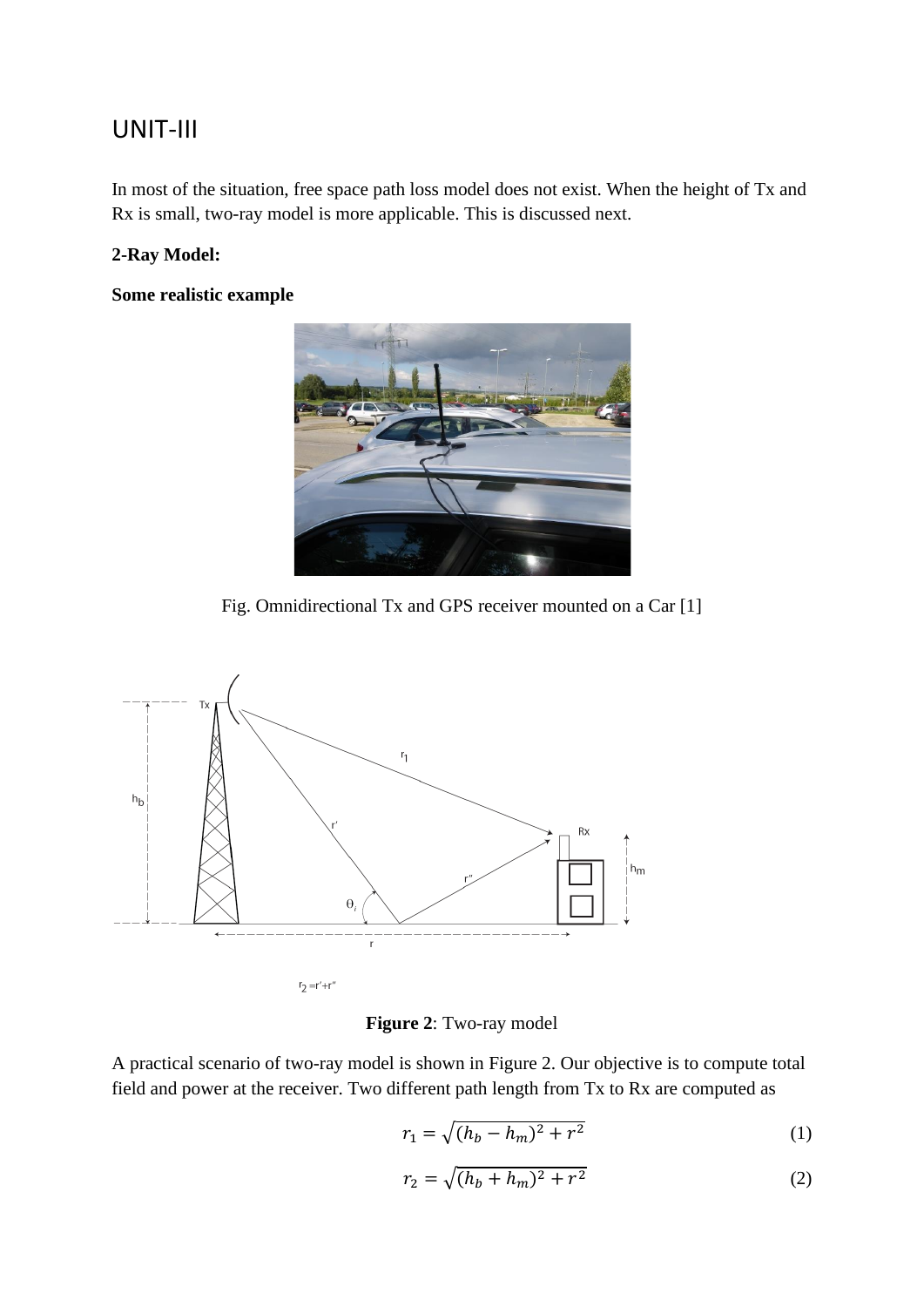Equation (2) is obtain by extending Transmitter below the ground and finding the image source.

$$
(r_1 - r_2) = \left[\sqrt{\left\{r^2 + (h_b + h_m)^2\right\}} - \sqrt{\left\{r^2 + (h_b - h_m)^2\right\}}\right]
$$

$$
= r\left[\sqrt{\left\{1 + \left(\frac{h_b + h_m}{r}\right)^2\right\}} - \sqrt{\left\{1 + \left(\frac{h_b - h_m}{r}\right)^2\right\}}\right]
$$

Assuming  $h_b, h_m \ll r$ , then term  $\left(\frac{h_b + h_m}{r}\right)$  $\left(\frac{1+h_m}{r}\right)^2 \ll 1$ 

We know that

$$
(1+x)^{\frac{1}{2}} \cong 1 + \frac{x}{2}
$$
 if x<<1  
so,  $(r_1 - r_2) = \frac{r}{2r^2} [(h_b + h_m)^2 - (h_b - h_m)^2]$ 

$$
(r_1 - r_2) \cong \frac{2h_b h_m}{r}
$$

Thus, we note that with  $r \to \infty$ , the path difference  $(r_1 - r_2)$  tends towards zero. That is why, at very large separation, both the paths, that is, direct and reflected path have almost same distance and both the signals at Rx are going through phase reversal only due to reflection from the ground.

$$
E_{total} = E_{direct} + E_{reflected}
$$
 (3)

Assuming the initial phase of thetransmitted signal at the Tx is zero, let the phase of LOS component signal at the Rx be  $\phi_1$  and that of reflected component at the Rx be  $\phi_1 + \Delta \phi$  where  $\Delta \phi$  is the phase difference between LOS and reflected components. Then we can easily write

$$
E_{direct} = E_0 \exp(-jk\phi_1)
$$
  
\n
$$
E_{reflected} = E_0 \times R \times \exp(-jk(\phi_1 + \Delta\phi))
$$

Thus,  $E_{\text{reflected}}$  can be written in term of  $E_{\text{direct}}$  as

$$
E_{reflected} = E_{direct} \times R \times \exp\left(jk\frac{2h_bh_m}{r}\right)
$$
 (4)

Here, it is assumed that the receiver is far away from transmitter and the amplitude of direct ray and reflected ray (except the reflection loss R) is almost same.

Putting  $(4)$  in  $(3)$ ,

$$
E_{total} = E_{direct} + E_{direct} \times R \times \exp\left(jk\frac{2h_bh_m}{r}\right)
$$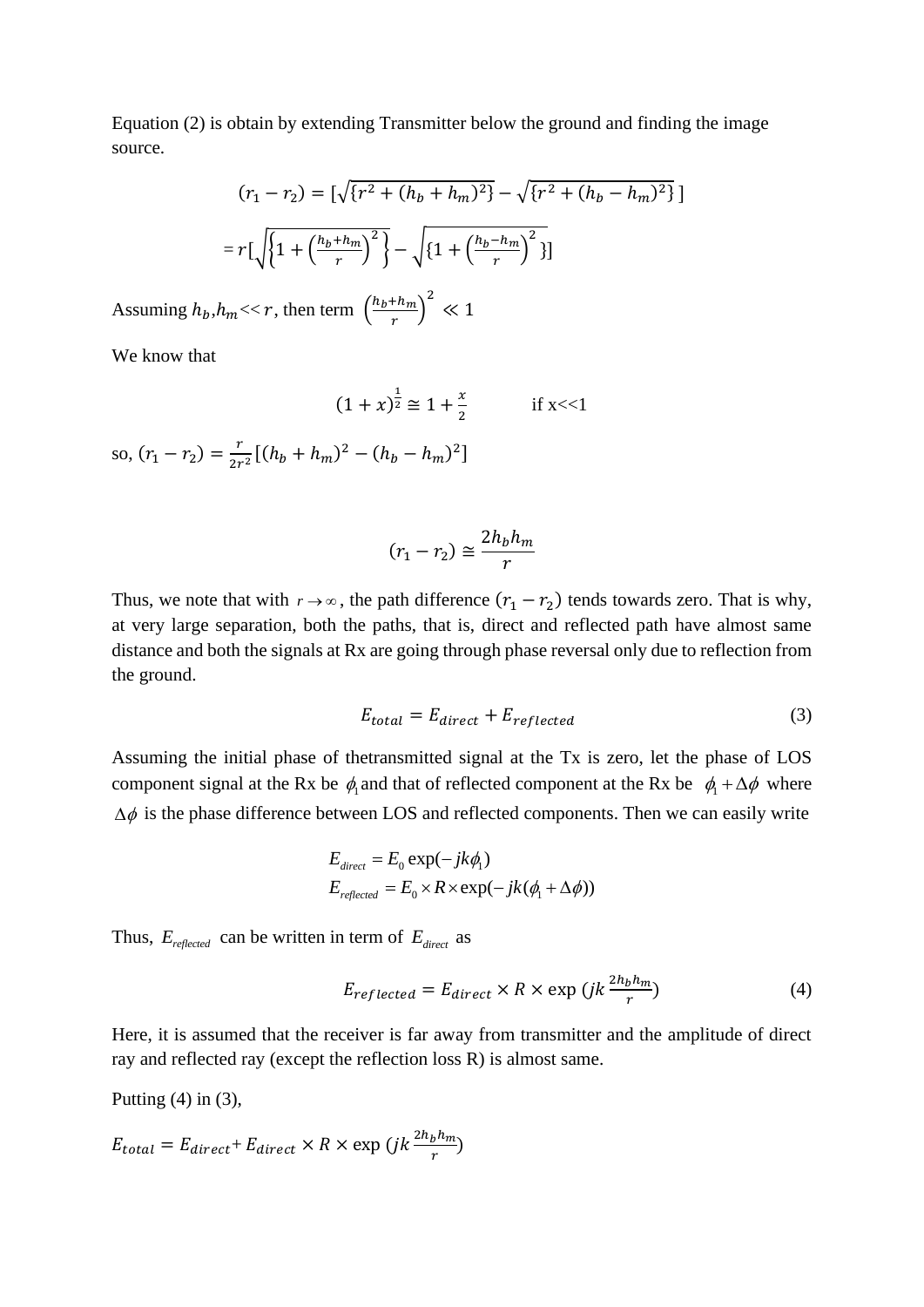$$
=E_{direct}[1+R \times \exp(jk\frac{2h_bh_m}{r})]
$$

$$
\frac{|E_{total}|}{|E_{direct}|} = |1+R \times \exp(jk\frac{2h_bh_m}{r})|
$$

$$
\frac{P_r}{P_{direct}} = \frac{|E_{total}|^2}{|E_{direct}|^2} = |1+R \times \exp(jk\frac{2h_bh_m}{r})|^2
$$

Assuming  $G_t = 1$ ,  $G_r = 1$ , (omnidirectional antenna)

$$
P_{direct} = P_T (\lambda / 4\pi r)^2
$$
  

$$
\frac{P_r}{P_T} = (\lambda / 4\pi r)^2 \times |1 + R \times \exp\left(jk \frac{2h_b h_m}{r}\right)|^2
$$

Let us consider the mod term

$$
I = |1 + R \times \exp(j\theta)|^2 \quad \text{where} \quad \theta = k \frac{2h_b h_m}{r}
$$

Since  $h_h, h_m \ll r$ ,  $\theta$  is very small.

Since the angle of incident with the ground  $\theta_i$  is very small (almost grazing), the magnitude of the reflection coefficient will be close to one whatever its conductivity (or roughness) may be (this can easily be shown. Please see the next example).

**Example 3:** Show that if medium-1 is free space and medium-2 is a dielectric, both  $|R_{par}|$ and  $|R_{per}|$  approach '1' as  $\theta$ i approaches 0° regardless of Er.

Solution:

$$
R_{par} = \frac{-\varepsilon r \sin \theta + \sqrt{(\varepsilon r - \cos^2 \theta)}}{\varepsilon r \sin \theta + \sqrt{(\varepsilon r - \cos^2 \theta)}}
$$

$$
\theta = 0 \rightarrow |R_{par}| = \frac{\sqrt{(6r-1)}}{\sqrt{(6r-1)}} = 1
$$

We Know

$$
R_{per} = \frac{\sin \theta - \sqrt{(\varepsilon r - \cos^2 \theta)}}{\sin \theta + \sqrt{(\varepsilon r - \cos^2 \theta)}}
$$

$$
\theta = 0 \to R_{per} = -1 \quad \& R_{per} = 1
$$

This result indicates that the ground may be modeled as a perfect conductor with magnitude of reflection coefficient as 1 when the grazing incidence case is considered.

I=|1-  $\exp(j\theta)$ |<sup>2</sup>=|(1-cos  $\theta$ )- j sin  $\theta$  |<sup>2</sup>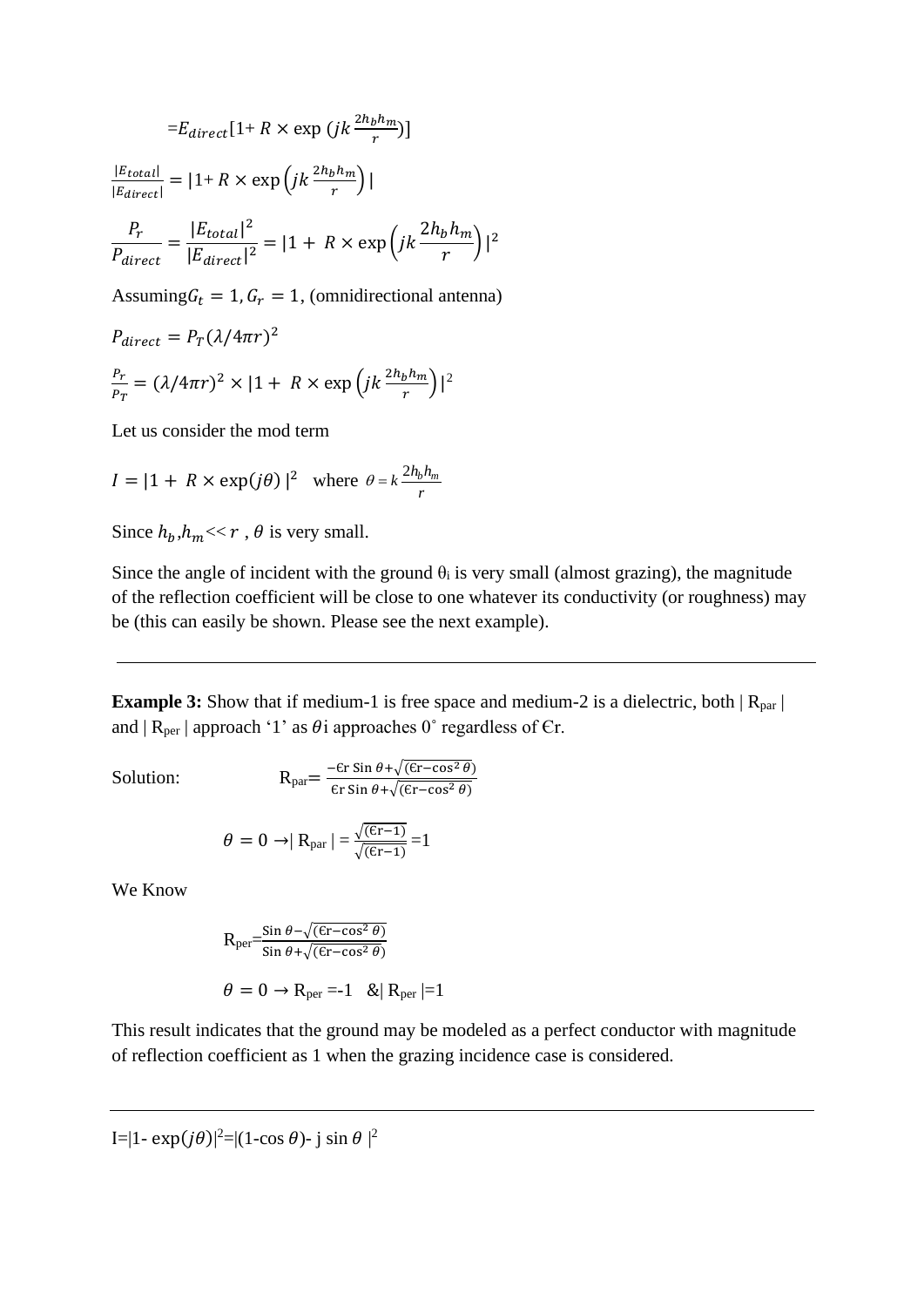$$
= (\sqrt{[(1 - \cos\theta)^2 + \sin^2\theta]})^2
$$
  
\n
$$
I = (1 - \cos\theta)^2
$$
 as  $\sin\theta \approx 0; \theta \to 0$   
\n
$$
= (1 + \cos^2\theta - 2\cos\theta)
$$
  
\n
$$
= (1 + 1 - \sin^2\theta - 2\cos\theta)
$$
 again  $\sin^2\theta \approx 0$   
\n
$$
= (2 - 2\cos\theta)
$$
  
\n
$$
= 2[1 - \cos\theta]
$$
  
\n
$$
= 4[\sin^2(\theta/2)] = 4(\theta/2)^2 = \theta^2
$$
 Here we assume  $\sin^2(\theta/2) \approx (\theta/2)^2$  since  $\theta$  is very low.

Hence

$$
\frac{Pr}{PT} \approx \left(\frac{\lambda}{4\pi r} k \frac{2h_b h_m}{r}\right)^2 \approx \frac{h_b^2 h_m^2}{r^4} \tag{5}
$$

Hence, path loss in dB is expressed as

$$
(L)_{PEL} = 40 \log r - 20 \log h_m - 20 \log h_b \tag{6}
$$

**Example 4:** Consider a two-ray model with the height of the transmitter as 10 m and that of receiver as 3 m. The distance between Tx and Rx is 2km. Compute the distance of a reflecting point on the ground from the transmitter. Also compute the phase difference between two signals reaching the receiver and the pathloss (Assume transmitted signal having perpendicular polarization).

## **Solution:**

$$
h_b = 10m, h_m = 3m, r = 2km
$$

Since

 $(h_b + h_m) = r \Rightarrow$  hence approximation holds

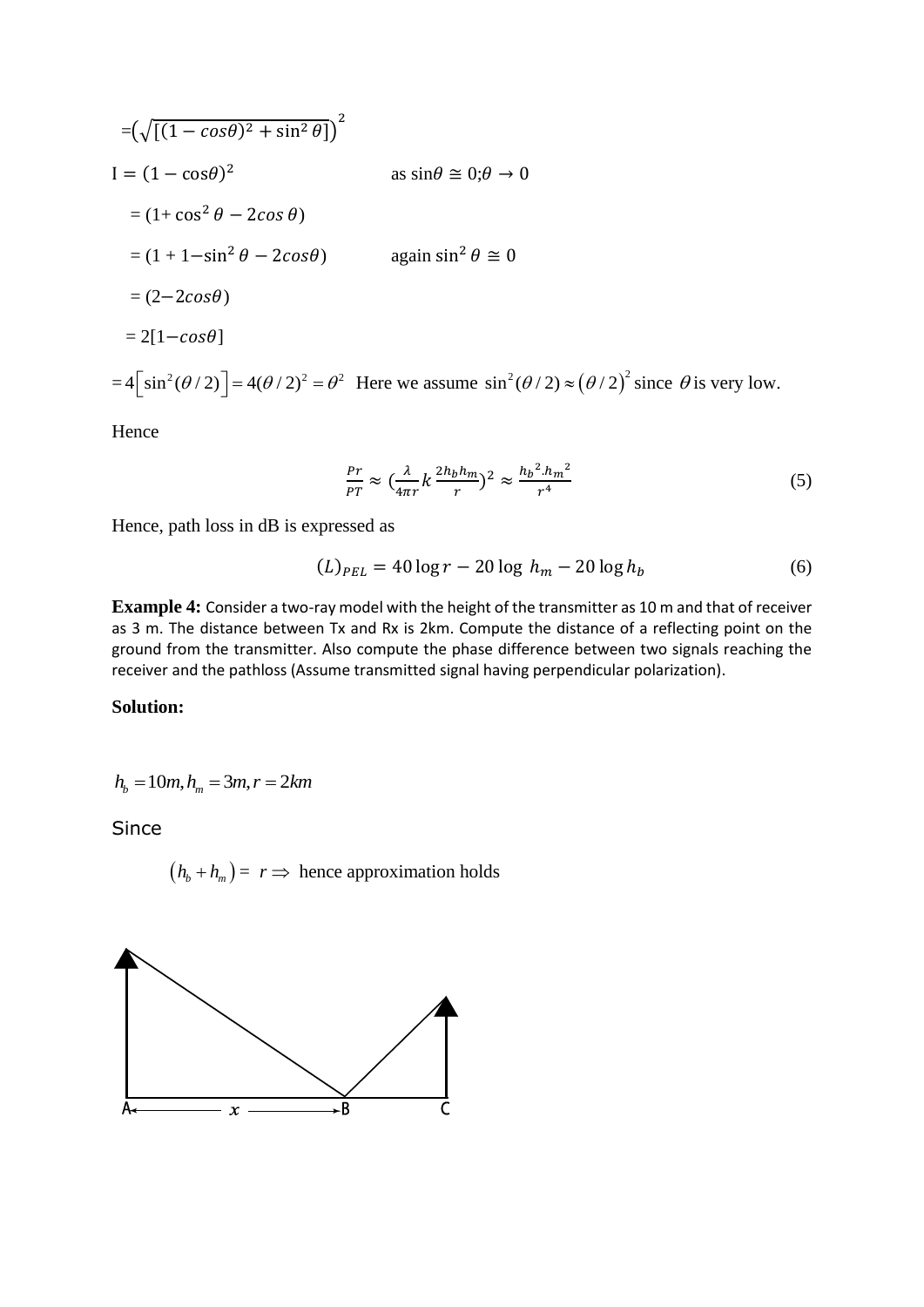$$
\frac{10}{x} = \frac{3}{(2000 - x)} \Rightarrow x = \frac{20,000}{13} m
$$
  
\n
$$
\Rightarrow (r_1 - r_2); \frac{2h_b h_m}{\gamma} = 30 \times 10^{-3} m, \lambda = 0.3 m \text{ (for } f = 1 \text{ GHz)}
$$
  
\n
$$
\Delta \phi = \frac{2\pi}{\lambda} (r_1 - r_2) = \frac{2\pi}{0.3} \times (30 \times 10^{-3}) = 0.2 \pi = 0.628 \text{ radian} = 36^{\circ}
$$

Assuming perpendicular polarization,  $R = -1$  (as  $\theta \rightarrow 0$ )

$$
L_{\text{pathloss}}(dB) = 40 \log(\gamma) - 20 \log(h_b) - 20 \log(h_m)
$$

$$
= 102.49 dB
$$

Without approximating

$$
R = \frac{\sin \theta - \sqrt{\epsilon_r - \cos^2 \theta}}{\sin \theta + \sqrt{\epsilon_r - \cos^2 \theta}}
$$
  

$$
\theta = \tan^{-1} \left( \frac{10 \times 13}{20,000} \right) = 0.0065, \ \epsilon_r = 10 \implies R = -0.9957
$$

So, we note that  $\theta$ ;  $0 \Rightarrow R = -1$  is justified.

## **Critical Distance:**

The plot result can be divided into three sections

(i)  $d \langle h_b$ <br>(ii)  $h_b \langle d \rangle$ (ii)  $h_b < d < dc$  where dc is critical distance<br>(iii)  $dc < d$  $dc < d$ 

For d<hto only constructive interference takes place. For  $h_t$ <d<dc constructive and destructive both interference take place, thus power decrease follows the rule Pr  $\alpha \frac{1}{d}$  $\frac{1}{d^2}$ . For d>dc only destructive interference takes place and power fall follows the rule Pr  $\alpha \frac{1}{\alpha}$  $\frac{1}{d^4}$ .

dc is called critical distance given as

$$
d_c = \frac{4h_bh_m}{\lambda}
$$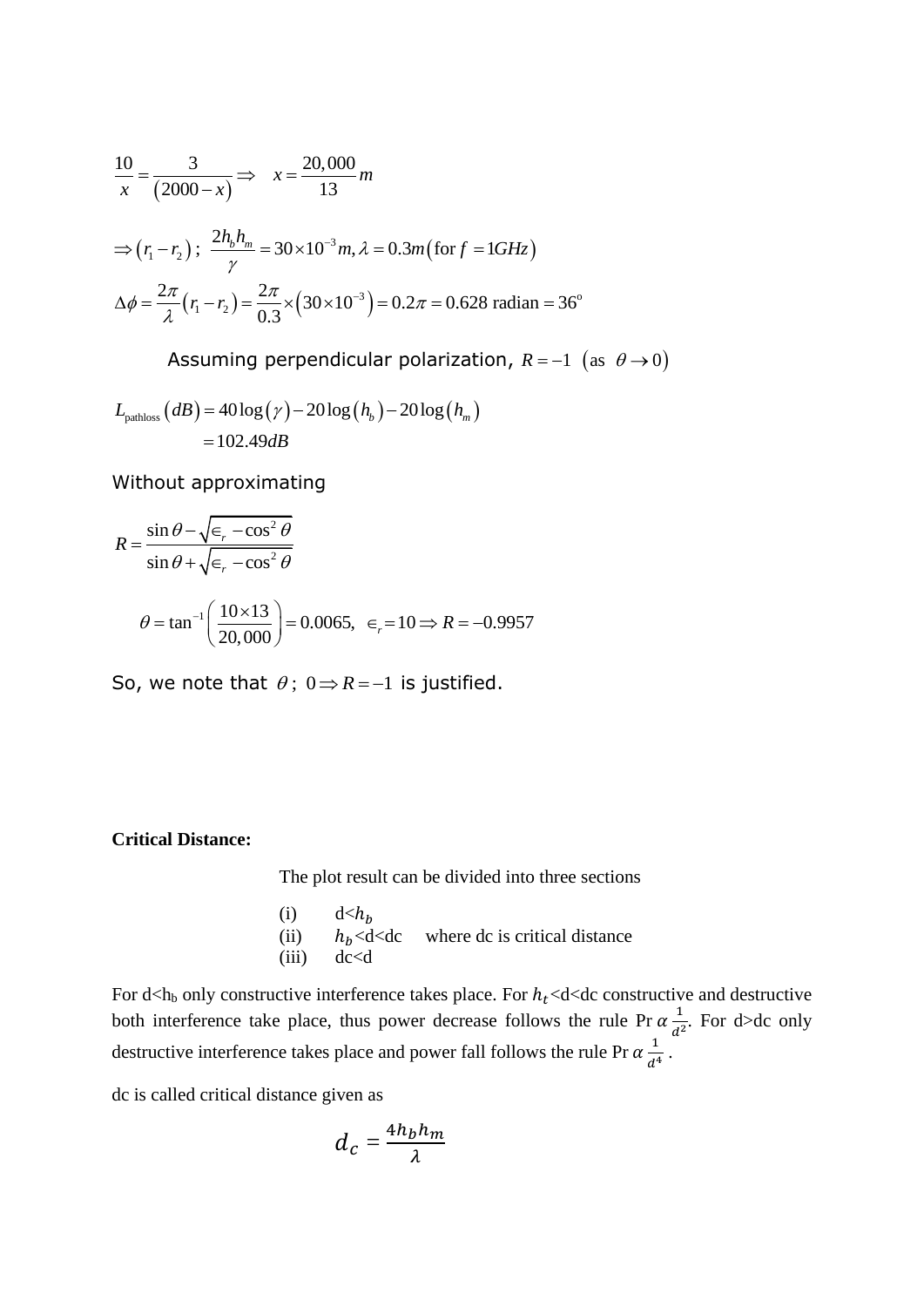



Case II: Taking Reflection coefficient as a function of angle of incidence( log(dcritical) = 3.08 )